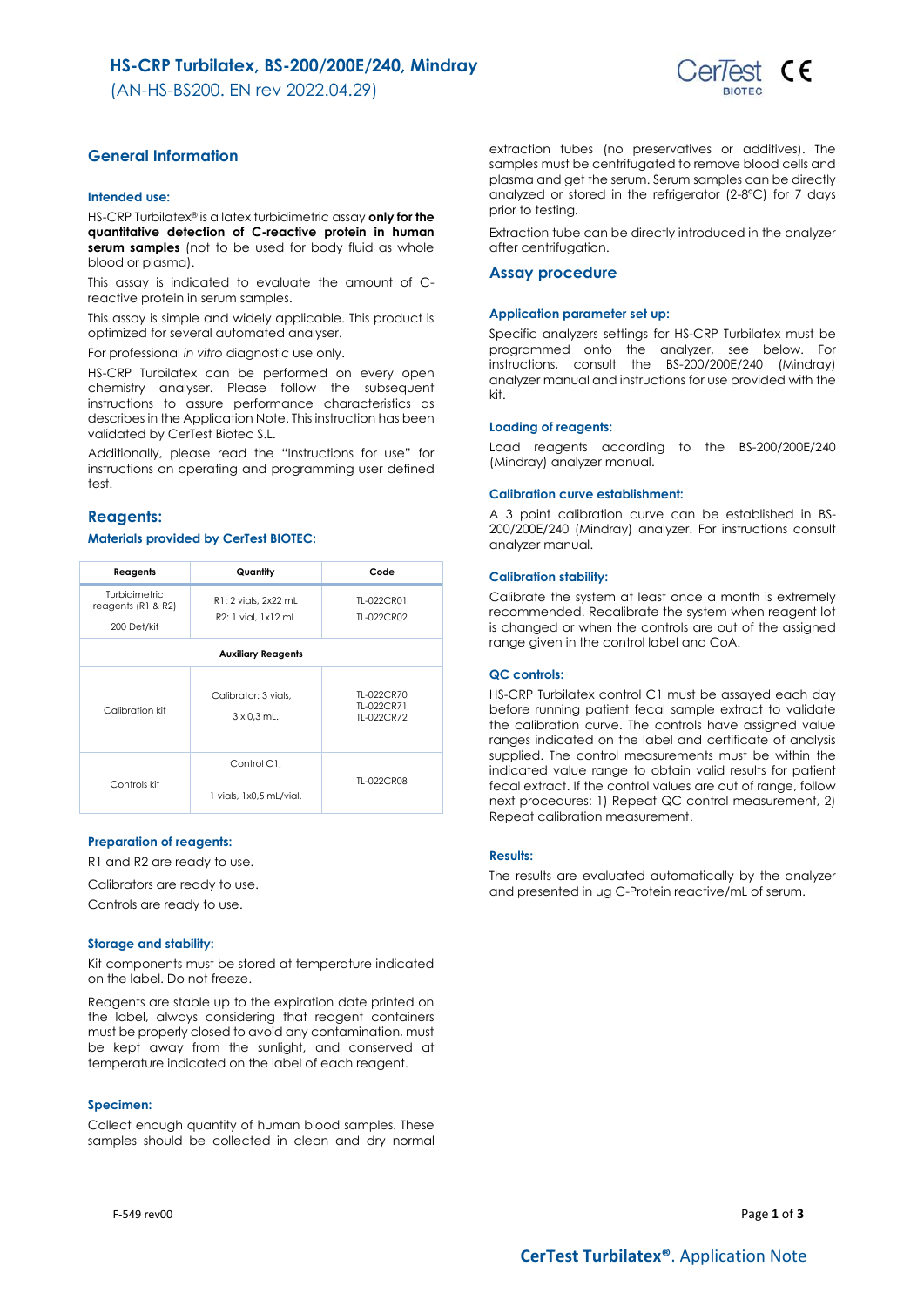(AN-HS-BS200. EN rev 2022.04.29)



# **Performance characteristics**

The following results have been obtained during the validation of HS-CRP Turbilatex.

# **Linearity:**

HS-CRP Turbilatex using calibrator kit is linear in the calibration range of 0.0-20 μg /mL of serum.



*\*Data obtained by the analyser Biolis 24i (Tokyo Boeki)*

# **Measuring range:**

HS-CRP Turbilatex assay measuring range is 0-20 μg /mL of serum.

#### **Prozone effect:**

Using the reported parameters, no hook effect was observed in values lower than 640 μg /mL of serum because we have not found in any of the dilutions made an antigen concentration that give us a false negative (below our cut-off).

*\*Data obtained by the analyser Biolis 24i (Tokyo Boeki)*

## **Detection limit:**

**Limit of detection (LOD): 0.1 μg /mL of serum.** A dilution with four times LoB concentration antigen is made. This concentration is measured for twenty times and mean, and standard deviation is calculated. LoD is calculated as follows:

LoD=LoB+1.645\*SD

**Limit of quantification (LOQ): 1.0 μg /mL of serum.** The limit of quantification is defined as the lowest concentration whose CV is less than 20%.

*\*Data obtained by the analyser Biolis 24i (Tokyo Boeki)*

#### **Precision:**

HS-CRP Turbilatex was tested with three different controls levels.

|                   | Low                | High            |
|-------------------|--------------------|-----------------|
|                   | $(5.0 \,\mu g/ml)$ | $(20 \mu g/ml)$ |
| N                 | 20                 | 20              |
| Mean $(\mu g/ml)$ | 3.6                | 17.5            |
| SD (µg/ml)        | 0.4                | 1.3             |
| CV (%)            | 11.0%              | 8.0%            |

*\*Data obtained by the analyser Biolis 24i (Tokyo Boeki)*

# **Method comparison**

Results obtained with HS-CRP Turbilatex were compared with CRP Ultra Spinreact.

|                                                      | Sensitivity | Specificity |
|------------------------------------------------------|-------------|-------------|
| <b>HS-CRP Turbilatex vs CRP</b><br>Ultra Spinreact ® | 100.0%      | 90.6%       |

*\*Data obtained by the analyser Biolis 24i (Tokyo Boeki)*

## **Shipping damage**

Please notify your distributor, it this product was received damaged.

# **Symbols key**

| IVD    | For in vitro diagnostic use only     |     | Keep dry               |
|--------|--------------------------------------|-----|------------------------|
|        | Consult instructions for use         |     | Temperature limitation |
| REF    | Catalogue number                     | LOT | Lot number             |
|        | Use by                               |     | Manufacturer           |
| Σ<br>n | Contains sufficient for <n> test</n> | DIL | Sample diluent         |
|        | Keep out of the sunlight             |     |                        |

#### **Manufacturer CERTEST BIOTEC**

Pol. Industrial Río Gállego II,Calle J, Nº 1, 50840, San Mateo de Gállego, Zaragoza (SPAIN) www.certest.es

## **NOTES**

Please refer to the instruction for use for the detailed information about the test on the following: **Synthesis; Principle; Precautions; Reagents; Specimen collection; Interpretation of results.**